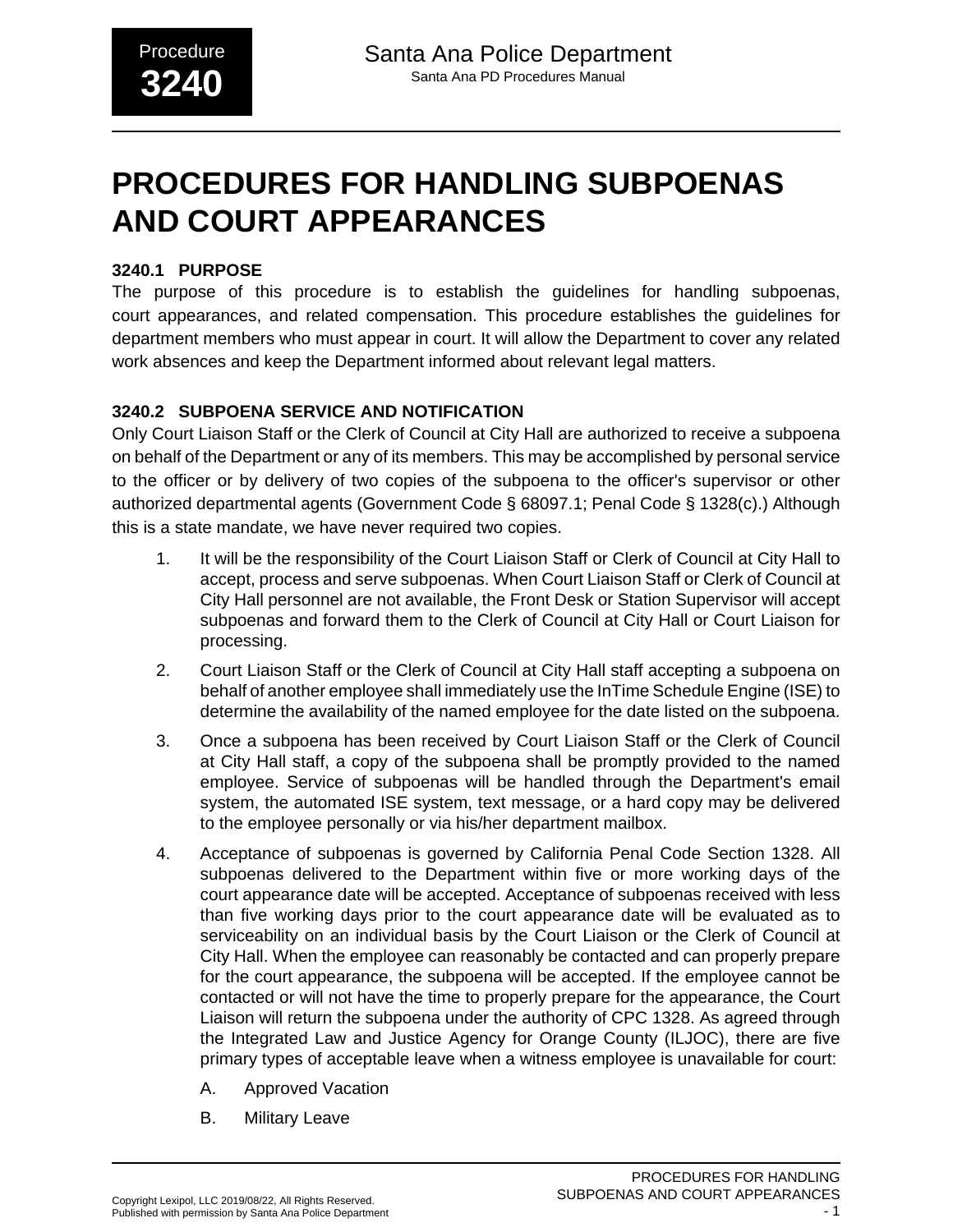# Santa Ana Police Department

Santa Ana PD Procedures Manual

## PROCEDURES FOR HANDLING SUBPOENAS AND COURT APPEARANCES

- C. Out of County Training
- D. Sick (employee is physically unable to attend court)
- E. Furlough
- F. There may be rare circumstances, such as time limitation for a speedy trial, where an employee may be required to make a mandatory appearance despite these conditions.
- 5. Court Liaison staff will liaison with the assigned District Attorney, to try to reach a reasonable alternative to an appearance in court (continuance, taking the officer out of service, etc.) when the employee is assigned to a local school. If no alternative is available, the officer will be served with the subpoena and required to appear.
- 6. If Court Liaison Staff is notified a case is trailing from the original subpoena date, the officer can be trailed for up to 10 days without the issuance of another subpoena. Officers are not "on-call" every day during the 10-day period and can only be trailed one day at a time.
- 7. Every effort will be made by Court Liaison staff to avoid conflicts by notifying the subpoenaing agency as soon as they become aware of a potential conflict between an officer's vacation and a court date. The subpoenaing agency is also expected to communicate with the Court Liaison before trailing a case in order to verify the officer's availability.
- 8. The Court Liaison Staff will monitor employee work schedules in an effort to avoid accepting subpoenas for scheduled vacations and holidays; however, if an employee is served a subpoena with a court date on a scheduled vacation or holiday, the employee shall immediately return the subpoena to the Court Liaison so it can be considered for refusal.
- 9. Regular days off do not qualify for subpoena refusal; however, if an employee anticipates being on vacation during normal days off and is leaving the area. It is the employee's responsibility to contact his/her supervisor and input their lack of court availability into ISE during regular monthly scheduling.
- 10. Subpoenas for the Chief of Police shall be served through the Clerk of Council at City Hall. All other civil subpoenas shall be served through the Court Liasion.
- 11. Discovery Motions, Pitchess Motions, and work-related civil subpoenas will be served through the Clerk of the Council at City Hall. The Department will not accept service of process for employees in non-work related civil cases.

The party that issues a civil subpoena to an officer to testify as a witness must tender the statutory fee of \$275 with the subpoena for each day that an appearance is required before service is accepted of the subpoena (Government Code § 68097.2.)

( Court Liaison Staff) or other authorized individuals may refuse to accept service for a criminal subpoena if (Penal Code § 1328(d)(e)):

1. He/she knows that he/she will be unable to deliver a copy of the subpoena to the named officer within sufficient time for the named officer to comply with the subpoena.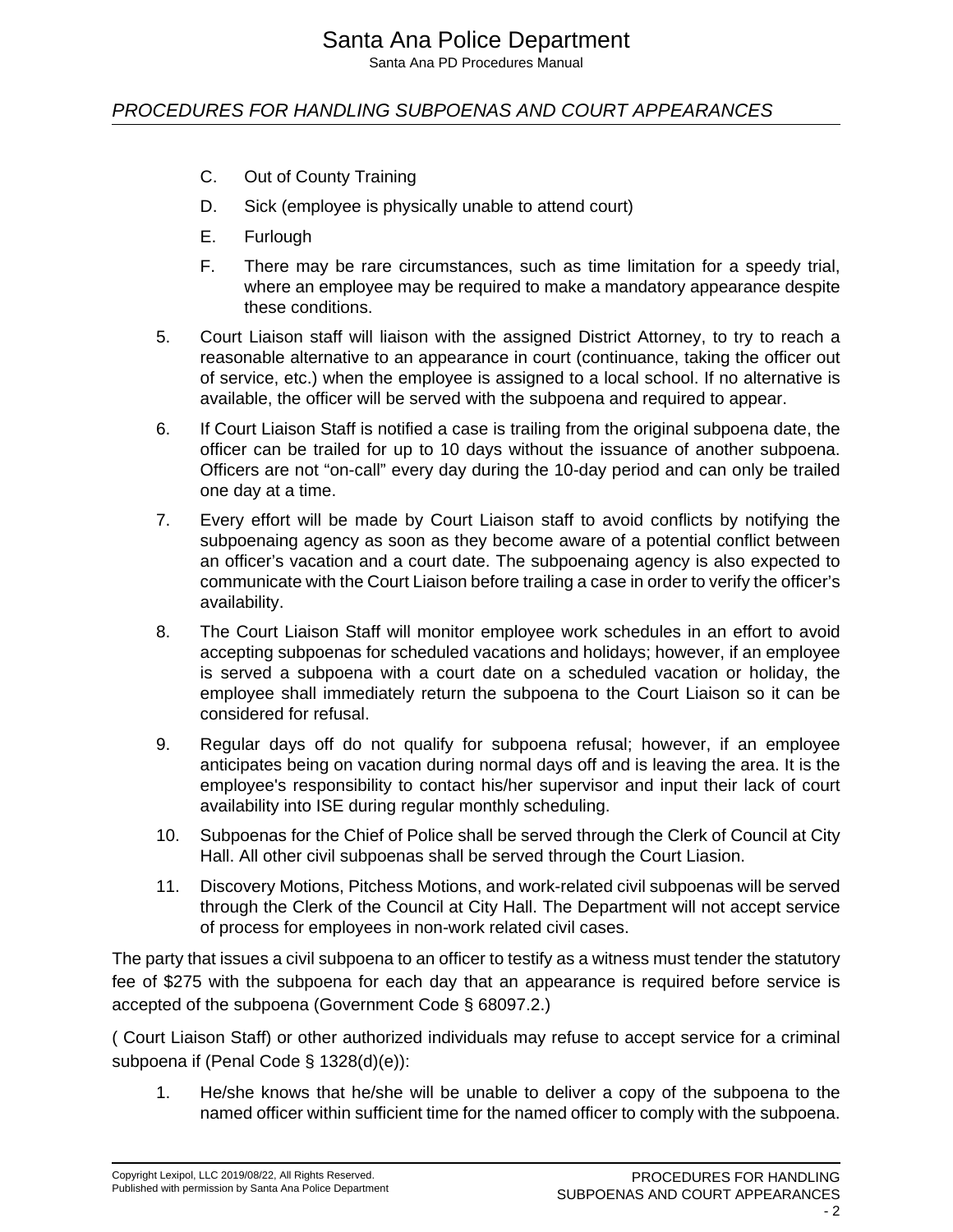Santa Ana PD Procedures Manual

## PROCEDURES FOR HANDLING SUBPOENAS AND COURT APPEARANCES

2. It is less than five working days prior to the date listed for an appearance and he/she is not reasonably certain that service can be completed.

If, after initially accepting service of a criminal subpoena, (Court Liaison Staff) or other authorized individual determines that he/she is unable to deliver a copy of the subpoena to the named officer within sufficient time for the named officer to comply with the subpoena, the subpoena clerk shall notify the server or the attorney named on the subpoena of such not less than 48 hours prior to the date listed for the appearance (Penal Code § 1328(f)).

#### 3240.2.1 COURT STANDBY

To facilitate court standby agreements with the courts, employees are required to provide and maintain current information of their address and phone number with the Department. Employees are required to notify the Department within 24 hours of any change in residence address or home phone number and provide accurate and reasonably reliable means or methods for contact.

If an employee on standby changes his/her location during the day, the employee shall notify Court Liaison of how he/she can be reached by telephone. Employees are required to remain on standby each day a case is trailing. In a criminal case the Deputy District Attorney handling the case is the only person authorized to excuse an employee from standby status.

#### **3240.3 ON-CALL AND COURT APPEARANCE**

- 1. The Court Liaison will administer the court on-call program. It is the employee's responsibility to provide the Court Liaison with a phone number where he/she can be reached while on-call for court. Multiple phone numbers are not allowed.
- 2. The Court Liaison is to be notified by the subpoenaing party when an on-call employee is needed for court. All employees are required to be present in court within (1) hour of notification. Once in court, the employee is required to notify the subpoenaing party of their presence.
- 3. In the event an employee becomes unavailable for any scheduled court appearance, it is the employee's responsibility to immediately notify the Court Liaison. This may be due to illness, approved vacation, Military leave, out of County training, or furlough. The employee will then be notified if any subpoenas received for that time period will be refused or not.
- 4. The Illness and Injury Prevention Policy governs an employee claiming an inability to respond to a subpoena for court due to industrial or non-industrial injury or illness.
- 5. Employees must ensure that a subpoena has been issued for any court appearance they make. If the subpoena was not served through the Court Liaison, the employee must provide a copy of the subpoena to the Court Liaison before a request for court pay will be processed.
- 6. The employee is responsible for notifying the Court Liaison of any special agreements they make with the subpoenaing party if it could impact the rate of compensation they may be entitled to or changes their on-call status.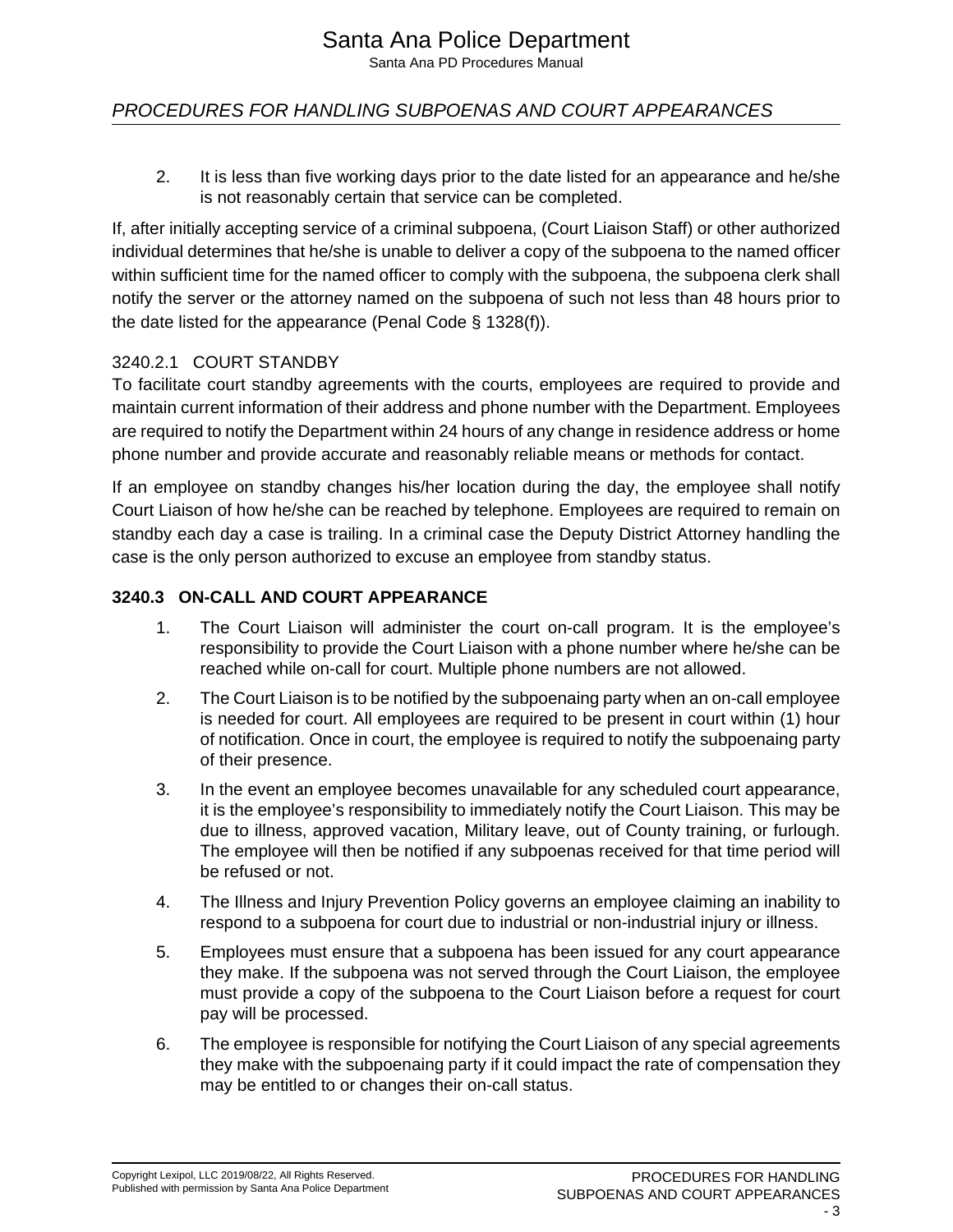Santa Ana PD Procedures Manual

## PROCEDURES FOR HANDLING SUBPOENAS AND COURT APPEARANCES

## **3240.4 ON-CALL AND COURT APPEARANCE COMPENSATION**

- 1. Officers shall be compensated as per the Memorandum of Understanding (MOU). There are two court sessions during the court day. The A.M. session is generally from 0830 to 1200 hours and the P.M. session is generally from 1330 to 1700 hours. Subpoenaing agencies or courts may vary these hours. The variations may be listed on the subpoena, relayed verbally by the subpoenaing agency or at the Court's discretion. When court times vary, officers shall contact the Court Liaison to ensure they receive proper compensation. Employees on call for the A.M. session will be notified as soon as possible if they are to remain on call for the P.M. session. If a subpoena time indicates from approximately 0830 to 1700 hours; this is an A.M/ on call only. This is due to a system generated timeframes.
- 2. For each required court session appearance during an employee's off-duty time, the employee shall be paid overtime for the period of time from their arrival at court until they are released from court.
- 3. If required to appear in court when off duty, the employee shall be compensated a minimum of two hours overtime.
- 4. In the event an off-duty employee is on call during any court session and is not required to appear, the employee shall be compensated for two hours straight time for each on-call session.
- 5. If an employee appears in court, and is later told he/she is not currently needed but is not released and must remain available for court, the employee shall be paid overtime for all hours the court is in session or until released. Court Liaison personnel will verify the court session and notify the officer when he/she is no longer needed.
- 6. Employees called into court the day of the court appearance shall receive travel time, up to one hour each way. If notified prior to the court appearance date, the employee is not eligible for travel time.
- 7. Subpoenaed employees will be compensated for being on call unless notified of a cancellation within five court business days of the appearance. Weekends and court holidays will not be considered when calculating five business days.
- 8. Notification of a canceled subpoena can be made by City e-mail, phone message, delivery of canceled subpoena to the employee's mailbox or in person.
- 9. Employees are required to answer calls from the Court Liaison and respond to court when served with a subpoena and directed to do so by Court Liaison Staff or the Clerk of Council at City Hall staff.
- 10. Employees are not eligible for compensation during court lunch breaks unless they are required to work during that time.
- 11. Court Liaison staff are not authorized to grant court preparation overtime. Court Liaison staff will refer the requesting officer to the unit supervisor or a supervisor in the officer's chain of command. The Court Liaison supervisor may authorize overtime to be limited to short meetings with the District Attorney prior to a hearing or a meeting over the lunch break. At no time will this exceed two hours.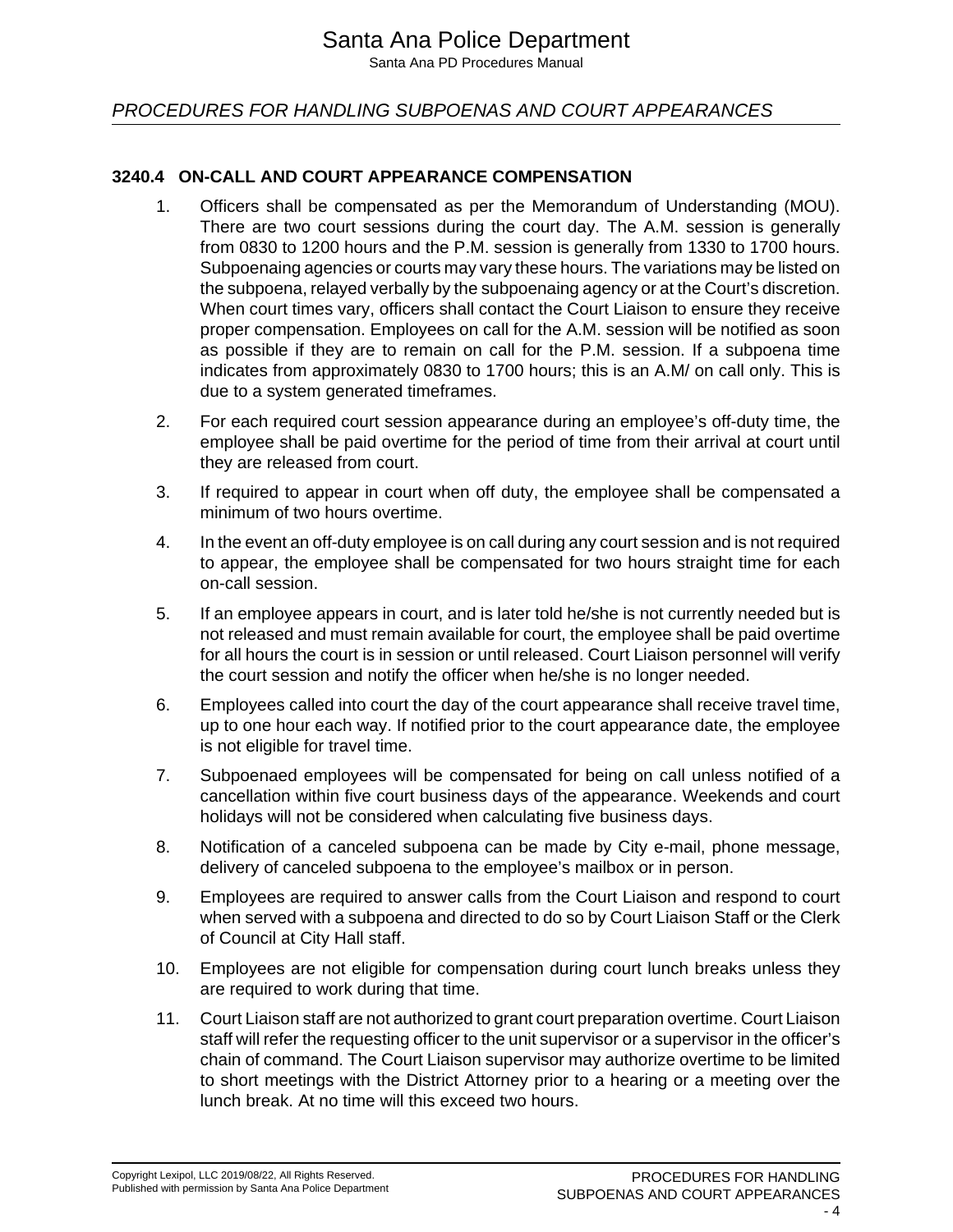## PROCEDURES FOR HANDLING SUBPOENAS AND COURT APPEARANCES

- 12. All Detectives and special units will be considered to start their shift prior to 0800 and are not eligible for "on-call" pay on their normal work day.
- 13. Detectives and special unit officers are required to call the Prosecution Unit each time they are subpoenaed and their beginning of shift makes them eligible for compensation.
- 14. Generally, subpoenas for the below listed court hearings require mandatory appearance; however, employees can attempt to get placed on call by contacting the City Hall Clerks Office as soon as possible after receiving the subpoena:
	- (a) Juvenile Court on traffic matters
	- (b) All civil cases
		- I. All Administrative hearings to include DMV, ABC, State Compensation Board, Probation and Parole hearings
	- (c) Traffic-related subpoenas

#### 3240.4.1 CIVIL SUBPOENAS

The Department will compensate employees who appear in their official capacity on civil matters arising out of the employee's official duties as directed by the current Memorandum of Understanding. The Department will also reimburse any officer for reasonable and necessary travel expenses. The Department will receive reimbursement for the officer's compensation through the attorney of record who subpoenaed the officer.

## 3240.4.2 OFF-DUTY RELATED SUBPOENAS

Employees receiving valid subpoenas for actions taken off-duty not related to their employment with the Department shall comply with the requirements of the subpoena. Employees receiving these subpoenas are not compensated for their appearance and arrangements for time off shall be coordinated through their immediate supervisor.

#### **3240.5 SUBPOENA DUCES TECUM**

When subpoenaed employees are required to bring documents/records/evidence to court, and are notified as such, prior to the hearing, the employee shall notify the property custodian as soon as practical of what evidence he/she will need. This will allow the property custodian sufficient time to prepare the evidence for court. It shall be the responsibility of the employee to transport all necessary evidence to court. If the court retains the evidence, have the court clerk sign the evidence receipt and return it to the property custodian.

If the evidence is not received and logged in by the court, it is the employee's responsibility to return the evidence to the property custodian the same day as the court appearance. If the employee returns to the Department after the Evidence Section is closed, the employee should place the evidence into an evidence locker.